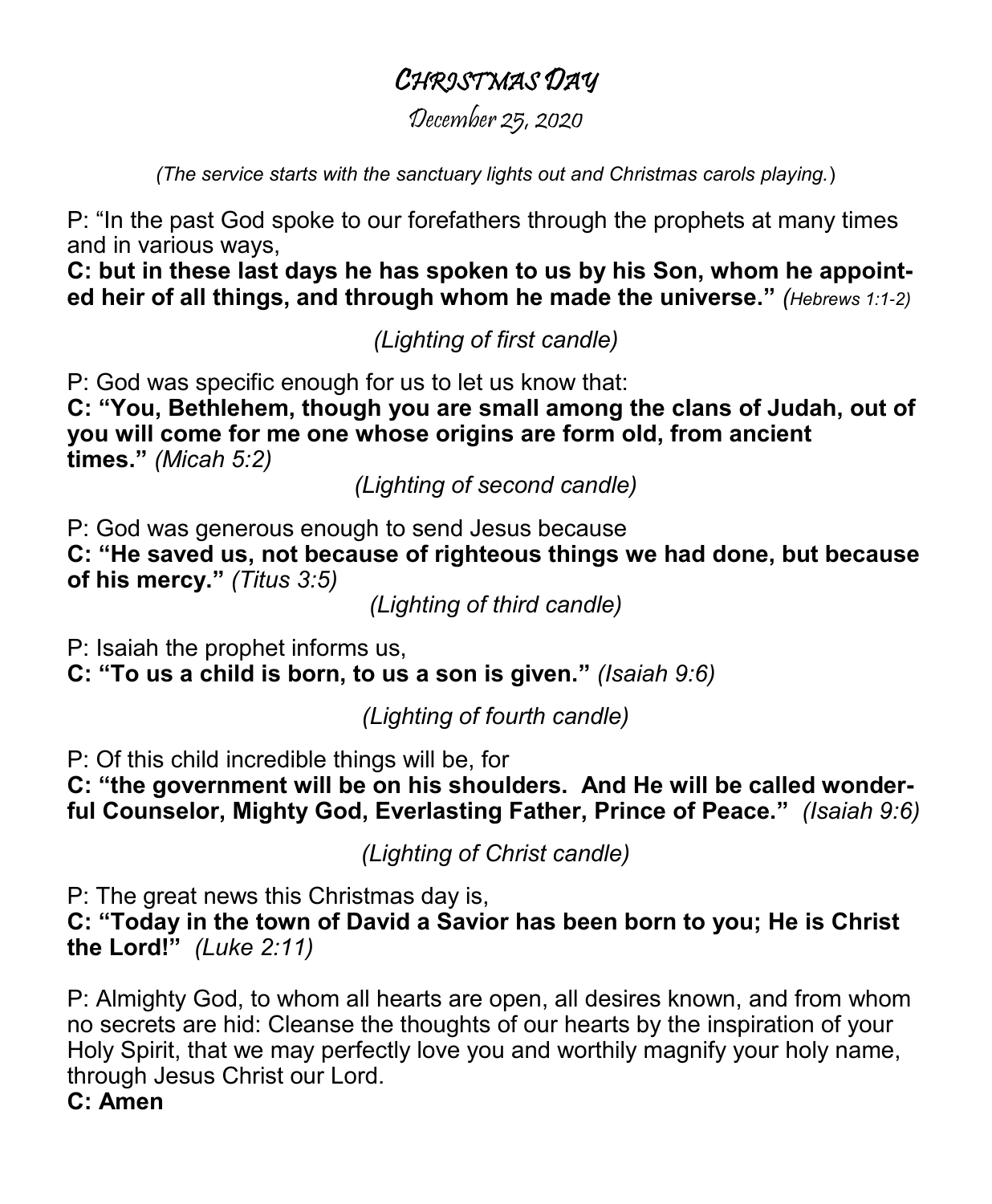### **Old Testament Reading**: Isaiah 52:7-10

How beautiful on the mountains are the feet of those who bring good news, who proclaim peace, who bring good tidings, who proclaim salvation, who say to Zion, "Your God reigns!" Listen! Your watchmen lift up their voices; together they shout for Joy. When the Lord returns to Zion, they will see it with their own eyes. Burst into songs of joy together, you ruins of Jerusalem, for the Lord has comforted his people, he has redeemed Jerusalem. The Lord will lay bare his holy arm in the sight of all the nations, and all the ends of the earth will see the salvation of our God."

*(As the baby Jesus is placed in the manger, the lights ascend, and we all sing for Joy!)*

### **Opening Hymn** *"Joy to the World"* LSB 387

### **Prayer of the Day**

**C: Almighty God, you have made yourself known in your Son, Jesus, redeemer of the world. We pray that his birth as a human child will set us free from the old slavery of our sin; through Jesus Christ our Lord, who lives and reigns with you and the Holy Spirit, ever one God, now and forever. Amen**

| Hymn | "O Little Town of Bethlehem" | <b>LSB 361</b> |
|------|------------------------------|----------------|
|      |                              |                |

### **Gospel Reading**: Luke 2:1-20

In those days Caesar Augustus issued a decree that a census should be taken of the entire Roman world. (This was the first census that took place while Quirinius was governor of Syria.) And everyone went to his own town to register.

So Joseph also went up from the town of Nazareth in Galilee to Judea, to Bethlehem the town of David, because he belonged to the house and line of David. He went there to register with Mary, who was pledged to be married to him and was expecting a child. While they were there, the time came for the baby to be born, and she gave birth to her firstborn, a son. She wrapped him in cloths and placed him in a manger, because there was no room for them in the inn.

And there were shepherds living out in the fields nearby, keeping watch over their flocks at night. An angel of the Lord appeared to them, and the glory of the Lord shone around them, and they were terrified. But the angel said to them,

"Do not be afraid. I bring you good news of great joy that will be for all the people. Today in the town of David a Savior has been born to you; he is Christ the Lord. This will be a sign to you: You will find a baby wrapped in cloths and lying in a manger."